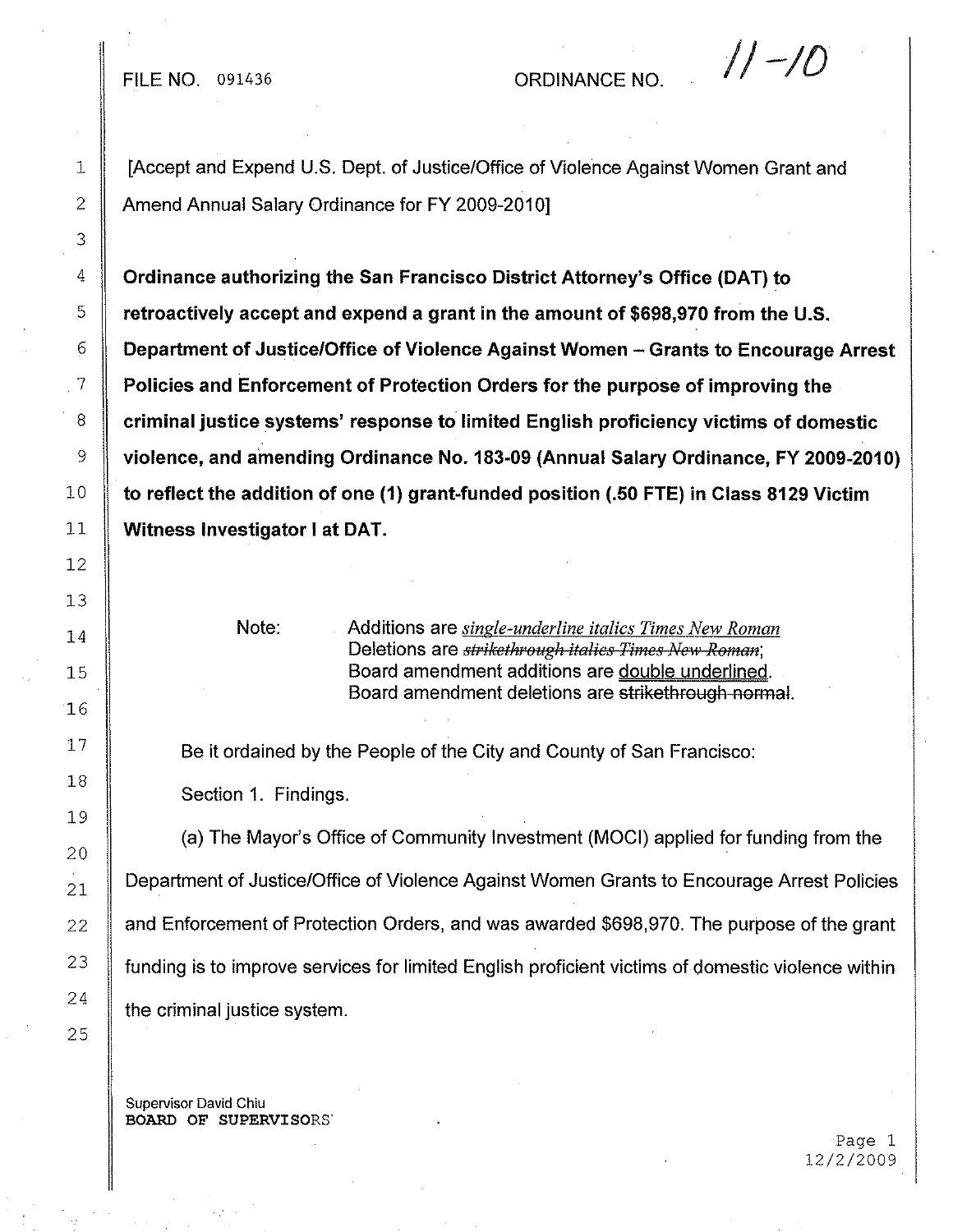implementation plan. (b) The award period is from September 1,2009 to August 31,2011, with a 24-month

(c) The grant does not include any provision for indirect costs.

(d) The overall grant administration has been transferred from MOCI to the Office of the District Attorney (OAT).

Section 2. Authorization to Accept and Expend Grant Funds.

(a) The Board of Supervisors hereby authorizes the San Francisco District Attorney's Office (OAT) to accept and expend, on behalf of the City and County of San Francisco, USDOJ/OVW grant funds in the amount of \$698,970 for the purpose of improving the criminal justice system response to limited English proficiency victims of domestic violence.

(b) The grant does not include any provision for indirect costs and indirect costs are hereby waived.

Section 3. Grant Funded Positions; Amendment to FY 2009-2010 Annual Salary Ordinance. The hereinafter designated section of Ordinance Number 183-09 (Annual Salary Ordinance FY 2009-2010) is hereby amended to add one (1) position at the Office of the District Attorney (OAT) as follows:

Department: **OAT**

**District Attorney**

Program: AlE Work Orders and Grants

Subfund: 2S PPF GNC

Index Code: 041012 DAOVWL\_10

*DAT* Class and Item No. Compensation Schedule Department *.50FTE(G) 8i29 Victim Witness investigator* 1 *\$2014 B \$2449* Amendment # of Pos. *Add*

Supervisor David Chiu BOARD OF SUPERVISORS'

Page 2 12/2/2009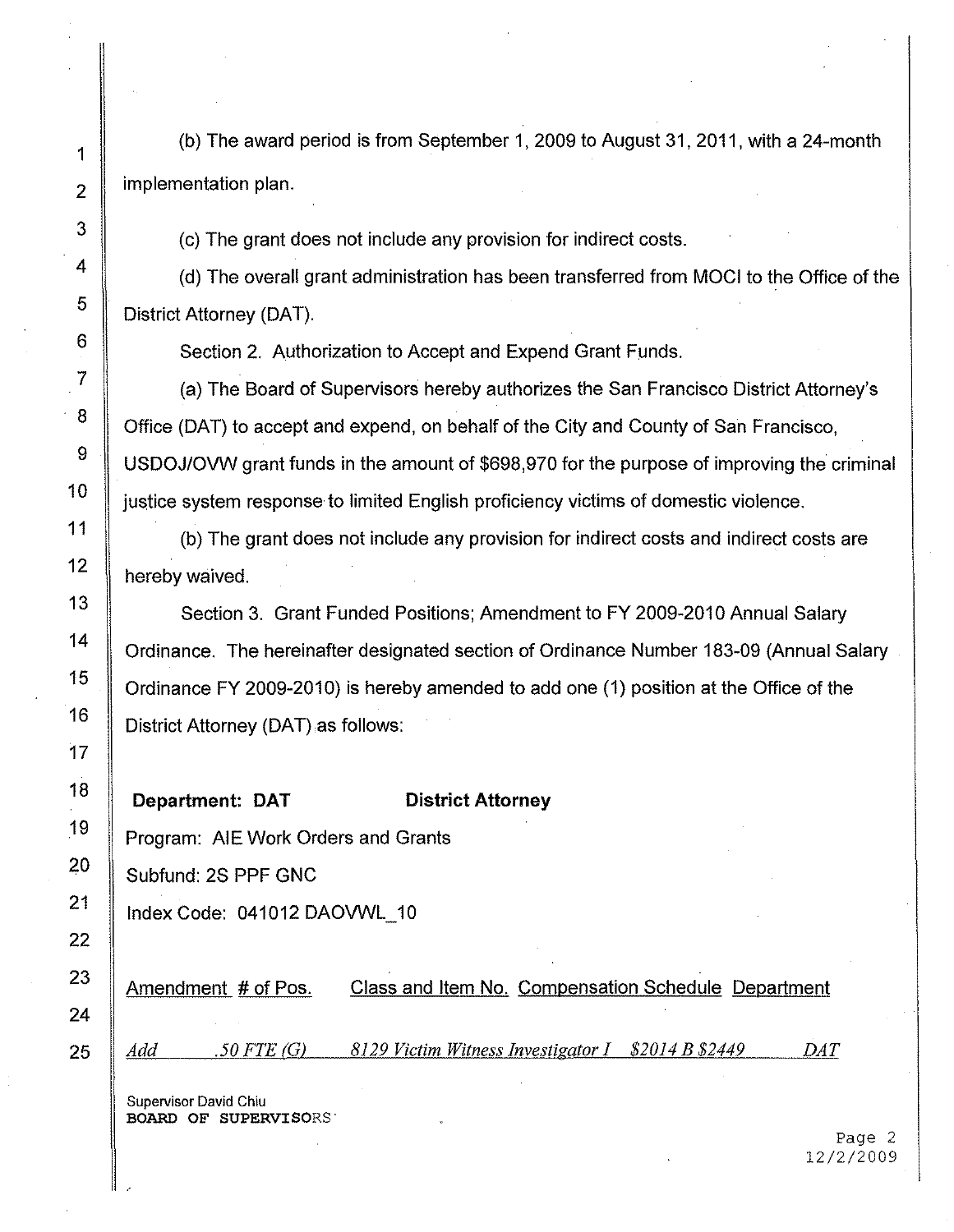2 APPROVED AS TO FORM: 3 By: 4 Sallie R/ Gibson 5 Deputy City Attorney 6 7 Recommended: ·8 ger K)H 9 Kamala D. Harris, District Attorney 10 11 APPROVED: 12 13 APPROVED: 2 14 15 16 Controller, Grant Division. 17 18 19 20 21 22 23 24 25 Supervisor David Chiu

BOARD OF SUPERVISORS

1

APPROVED AS TO CLASSIFICATION DEPARTMENT OF HUMAN RESOURCES

By: Micki Callahan, Director·

Department of Human Resources

Page 3 12/2/2009

,